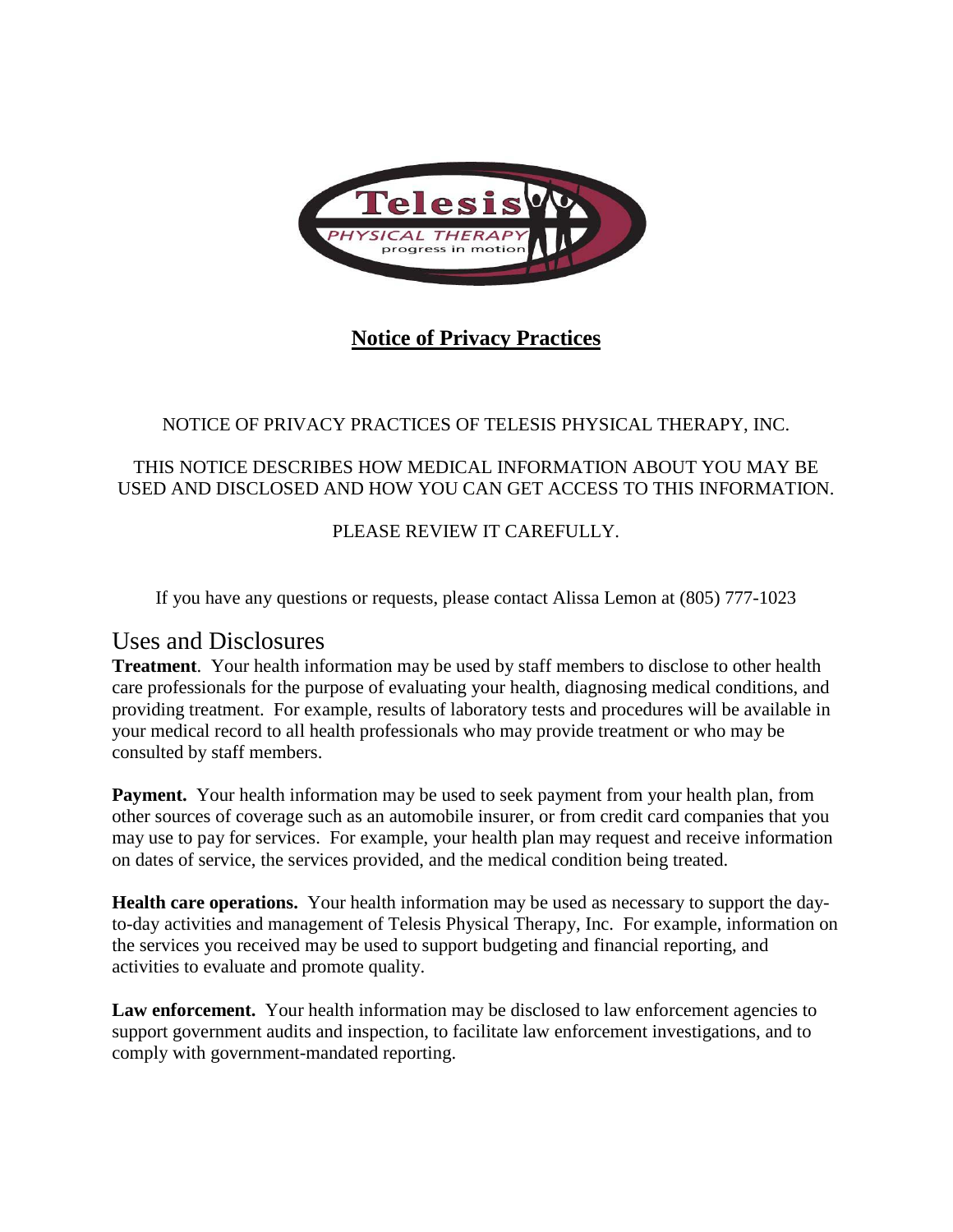**Public health reporting.** Your health information may be disclosed to public health agencies as required by law. For example, we are required to report certain communicable diseases to the state's public health department.

**Other uses and disclosures require your authorization**. Disclosure of your health information or its use for any purpose other than those listed above requires your specific written authorization. If you change your mind after authorizing a use of disclosure of your information you may submit a written revocation of the authorization. However, your decision to revoke the authorization will not affect or undo any use or disclosure of information that occurred before you revoked your authorization.

# Additional Uses of Information

**Appointment reminders.** Your health information may be used by our staff to send you appointment reminders.

**Information about treatments.** Your health information may be used to send you information that you may find interesting on the treatment and management of your medical condition. We may also send you information describing other health-related products and services that we believe may interest you.

**Fund-raising.** We will not use your name and address to support our fund-raising efforts.

### **Individual Rights**

You have certain rights under the deferral privacy standards. These include:

- The right to request restrictions on the use and disclosure of your protected health information
- The right to receive confidential communications concerning your medical condition and treatment
- The right to inspect and copy your protected health information
- The right to receive an accounting of how and to whom your protected health information has been disclosed
- The right to receive a printed copy of this notice

# Telesis Physical Therapy, Inc. Duties

We are required by law to maintain the privacy of your protected health information and to provide you with this notice of privacy practices.

We are also required to abide by the privacy policies and practices that are outlined in this notice.

## **Right to Revise Privacy Practices**

As permitted by law, we reserve the right to amend or modify our privacy policies and practices. These changes may be required by changes in federal and state laws and regulations. Upon request, we will provide you with the most recently revised notice on any office visit. The revised policies and practices will be applied to all protected health information we maintain.